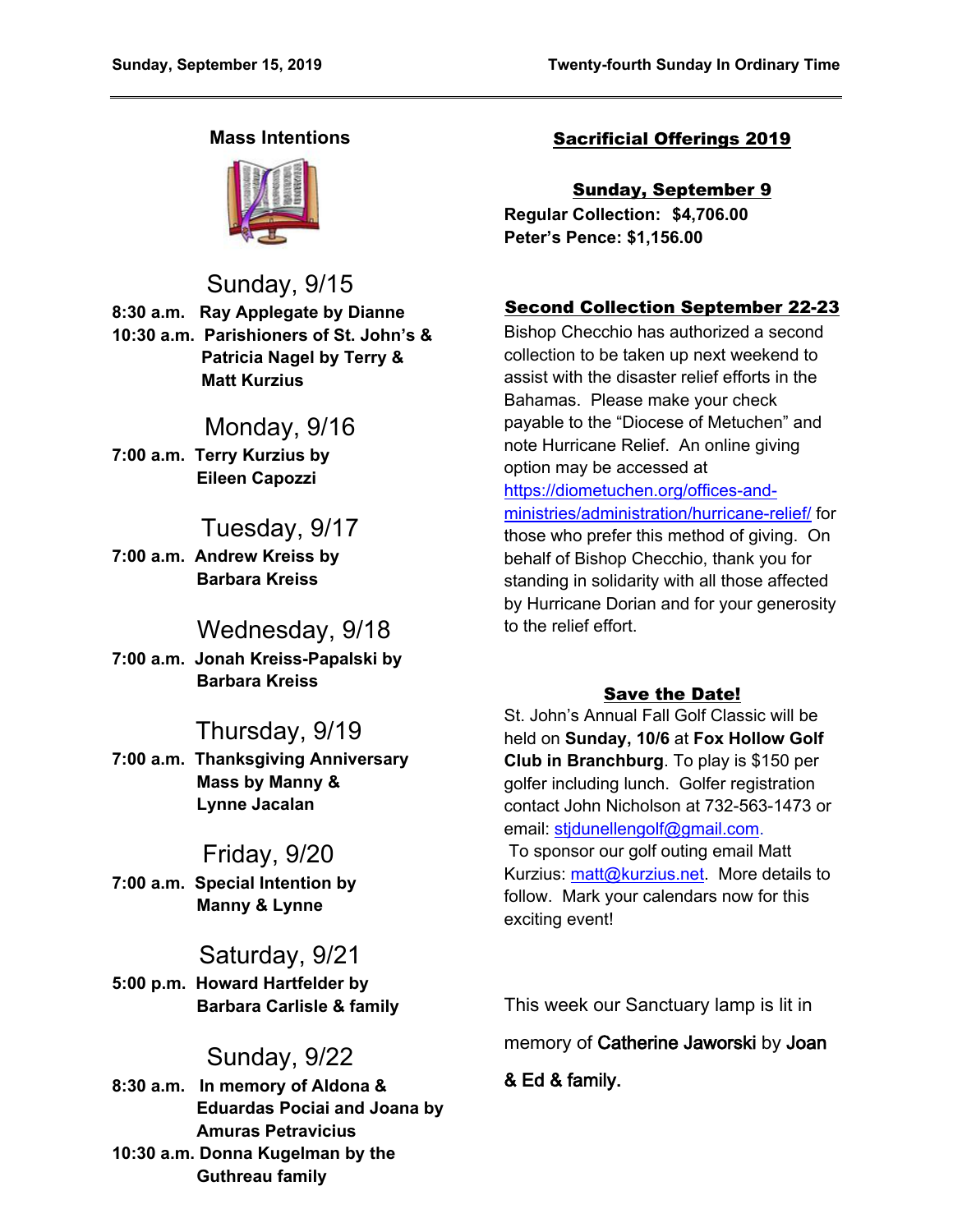This week our Chapel candle is lit in memory of **Katherine Taglialatella** by **Tony & Cathy D'Ovidio.** 

## **Edwin Lopez**

Thank you for your participation!

#### St. John Food Pantry

Our Food Pantry is in need of the following: dry pasta, rice, cereal, canned tuna and chicken, low/no sugar canned fruit, no/low sodium canned vegetables and soups, tomato sauce and fruit juice. Food donations support our parish food pantry, for our neighbors in need as well as FISH Food Pantry on New Market Road in Piscataway. Thank you for your continuous generosity.

#### Social Concerns

Do you know a needy person or family? Could one of your neighbors benefit from assistance with food and/or other essentials? Please call the Pastoral Center, 732-968-2621, in confidence, and we will do whatever we can to help. Please continue to bring men's toiletries, tooth brushes, and large and medium thongs or slippers for the Ozanam Men's Shelter. Articles may be left in the vestibule. Thanks for not forgetting the "guys".



 Prayers for Our Service Members

**Military** Please pray for the following parishioners who are currently serving in the Military:

**U.S. Navy Reserve Lt. Michael Bartilotti U.S. Army Pvt. Luke Harshaney U.S. Army Pvt. Raymond C. Pizzigoni U.S. Coast Guard Lt. Ed Sella U.S. Army Staff Sgt. Paul Frabizzio U.S. Marine Mer. Cpl. Thomas Tyler Lizak U.S. Army Pfc. Sean Parente U.S. Marine Pvt. Dante Parente U.S. Army 2nd Lt. Casey Wenzel U.S. Army Spec. 4 Timothy Francisco US Marine LCpl. Stephen Wright U.S. Marine Pvt. José Citron**

If there are any other military members you would like to be included in our prayers, please contact the Parish Office.

#### Time, Talent and Treasure



Fostering stewardship is a way of life. Everyone benefits from the sacrificial gift one makes of his/her time, talent and treasure. We gratefully acknowledge and salute:

#### Employment Opportunity

Blessed Sacrament Church, Martinsville is looking to hire a part-time Parish Secretary/Administrative Assistant (approx. 18-20 hours per week). The expectation is that Mondays and Tuesdays are full days in the office, while there is more flexibility with the schedule on Wednesday and/or Thursday. Primary responsibilities include: creating the weekly parish bulletin, managing the weekly collection volunteers, supporting parish office operations and the Religious Education Office. Strong computer skills, including working knowledge of Publisher, Word, Excel, PowerPoint, Google sheets and ParishSoft are desired. A full job description and instructions for applying for this position are posted on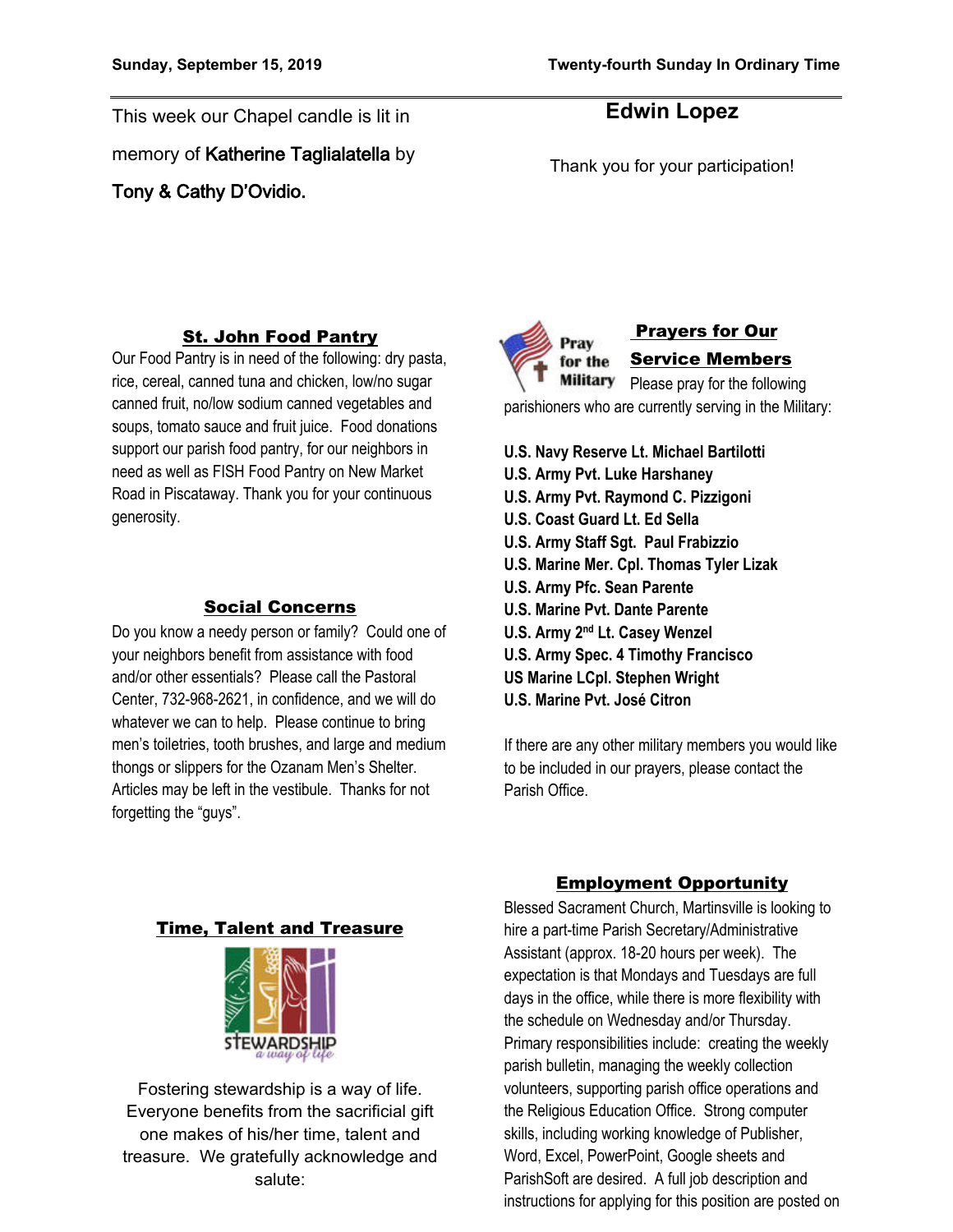the diocese website ([diometuchen.org,](http://www.diometuchen.org/) under employment). You may also request this information by emailing [jobs.BlessedSacrament@gmail.com](mailto:jobs.BlessedSacrament@gmail.com). No phone inquiries, please.

Life of an unborn child*.* Register today @ [www.LifeChoicesRC.com](http://www.lifechoicesrc.com/) or download a pledge form. \$200 raised provides 1 free ultrasound!Call (732) 516-0911 or TEXT with Questions

### Rosary Corner

ALL ARE INVITED The Rosary is prayed every weekday following the 7:00 a.m. Mass and Novena. **BLOCK ROSARY**: Monday, 7:00 p.m., 511/515 Lincoln Ave.; Wednesday, 10:00 a.m., 607 Third St. What is a Block Rosary? Neighbors gathering in each other's homes for a half hour to pray the Rosary for peace in the world, for the local community and for each other's intentions. Please consider having a Block Rosary in your home. For information, call Maureen Shea at 968-0136. **BLUE ARMY ROSARY CELL**

Where: 511 Lincoln Avenue, Dunellen When: Every Tuesday - 10: a.m. All are welcome. Bring your children & grandchildren. For information, call Maureen Shea at 968-0136.

#### Adopt-A-Priest Program

Have you prayed for your priest today? To adopt a priest or for more information, please call Maureen Shea at 968-0136.

#### Mount Saint Mary House of Prayer

**UPCOMING PROGRAMS: Registration required**; call 908-753-2091 or email: [msmhope@msmhope.org.](mailto:msmhope@msmhope.org)

#### **WELCOMING THE STRANGER: NEXT STEPS**

Joseph Cardinal Tobin's presentation in April set the tone of how Christ invites all of us who are his disciples to open our hearts to those in need of refuge. This program will be an evening dedicated to discovering concrete ways of responding to the needs of our recent immigrants. A panel of four organizational leaders will describe how they are helping and how you can assist them in their efforts during this humanitarian crisis. **Wed., Sep. 25, 7-9 p.m. (**\$20-\$30 as you are able) Facilitator: Rev. Anthony Randazzo. Panelists: Debbie Marulanda (Catholic Charities), Eileen P. Smith, RSM (Sisters of Mercy), Silvia Hernandez (El Centro Hispano-Americano) and Victor Salama (First Friends)



#### Take a Walk, Save a Life!

Come join the Walk for Life on **Saturday, 10/12, 9am-12pm, Merrill Park, Iselin (Rain or Shine)**, benefitting the lifesaving work of Life Choices Resource Center. CCD Hours! DJ, Refreshments, Games – Family Fun. No Distance or Time Restrictions! Don't walk alone … create your own TEAM! Be a HERO and Make the Difference in the

#### STA/AHR Star Spaghetti Dinner

St. Thomas Aquinas High School will be holding their STA/AHR Star Spaghetti Dinner Fundraiser for



Elijah Patino, born with a rare autoimmune disease, and Andrew Yarus, born with a rare chromosome deletion, on **Thursday, 10/3** from **4:30 pm - 7:00 pm** (Serving begins at 4:30 pm and continues until 6:30 pm) in the **STA/Bishop Ahr High School Cafeteria, One Tingley Lane, Edison, NJ 08820**. Adults - \$10.00; Students - \$7.00; Children (under 12) - \$4.00. For tickets or info, please call (732) 549-1108 X648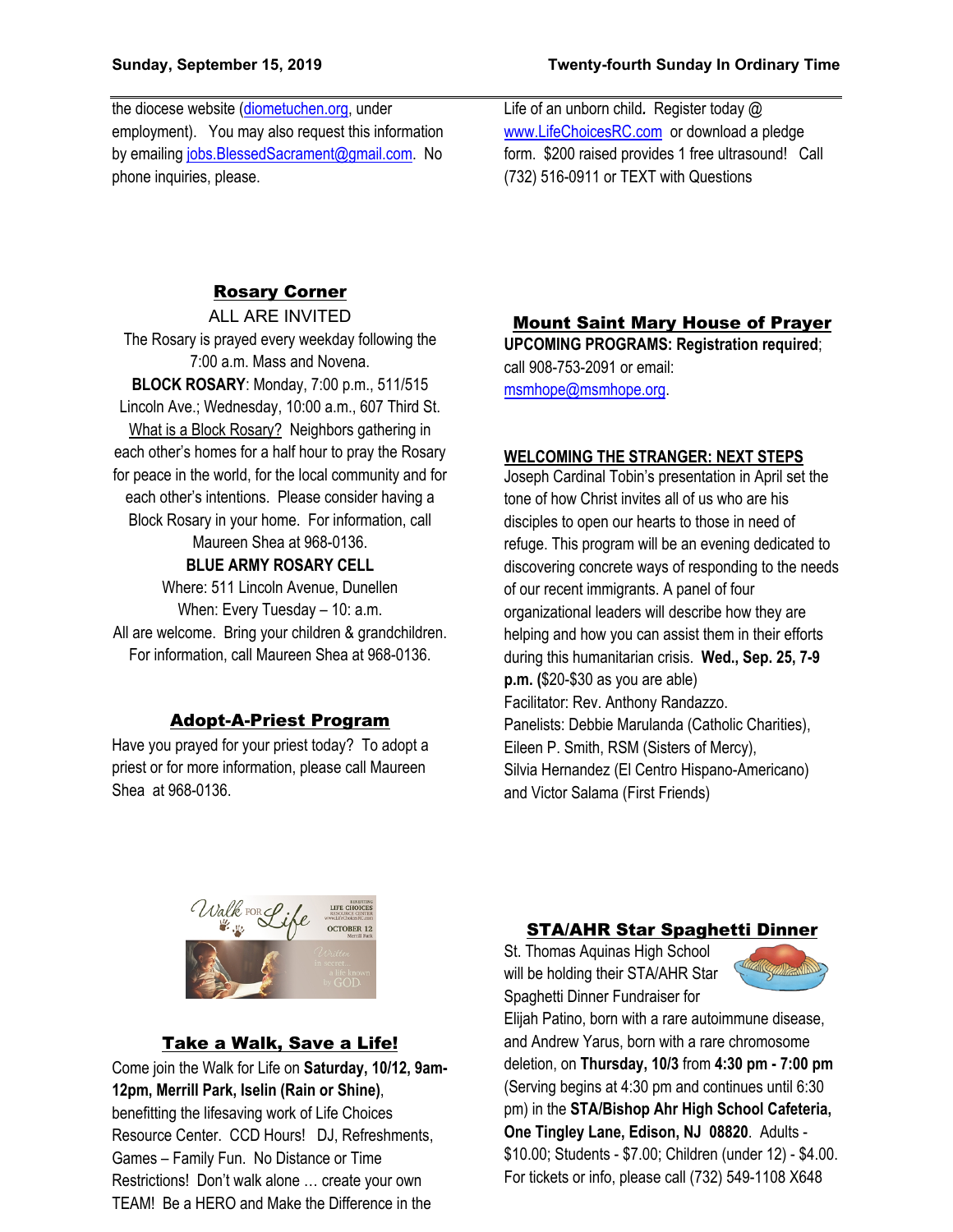Sheep and The Lost Coin, this story is really about the seeker. The loving father is at the center of this parable. Even though his son runs off with his father's inheritance and squanders the money, the father waits for



### A Reflection on the Sunday Gospel

*Jesus responds to those who criticize him for keeping company with the unworthy.*

Today, Jesus tells three parables about losing, finding, and rejoicing. The outcasts of society, the taxpayers, and the sinners approach Jesus eager to hear what he has to say. In Luke's Gospel, hearing is a sign of conversion. The Pharisees and scribes, still suspicious of Jesus, complain about him associating with sinners. So he tells them these three parables. In the first story, the parable of The Lost Sheep, the shepherd leaves behind the 99 sheep to search for the 1 lost sheep. When he finds it, the shepherd celebrates with friends and neighbors. In the same way, God rejoices more over 1 sinner who repents—like the outcasts who have come to hear Jesus than over the 99 righteous like the Pharisees and scribes. The second story, about a poor woman who will not stop searching until she finds her lost coin, makes the same point.

Finally we come to what is probably the most memorable parable in the Gospels, The Prodigal Son. Just as in The Lost

him, hoping for his return. Upon his son's return, the father, "full of compassion," runs out to embrace and forgive him before the son can utter one word of repentance. At this point the rejoicing begins. The parable does not end there. Rather, it makes one more point about the older son's reaction. This son who never left, just like the Pharisees and scribes who feel they are righteous, refuses to enter his father's house to join in the rejoicing. He has served his father. He has obeyed him. Perhaps it was not out of love. The father's response teaches us that God's care and compassion extend to the righteous and sinner alike.

## **Religious Education News**  $\leqslant$

RELIGIOUS EDUCATION is still in need of 2 classroom aides for Tuesdays and 1 classroom aide for Mondays. Classes meet once monthly from 6-8pm.

**If interested please contact Sharon at [stjohnpcl@gmail.com](mailto:stjohnpcl@gmail.com) or call the Religious Education Office at (732) 968 - 0233.**



We are also in need of Children's Liturgy of the Word leaders for 20 minutes during Mass.